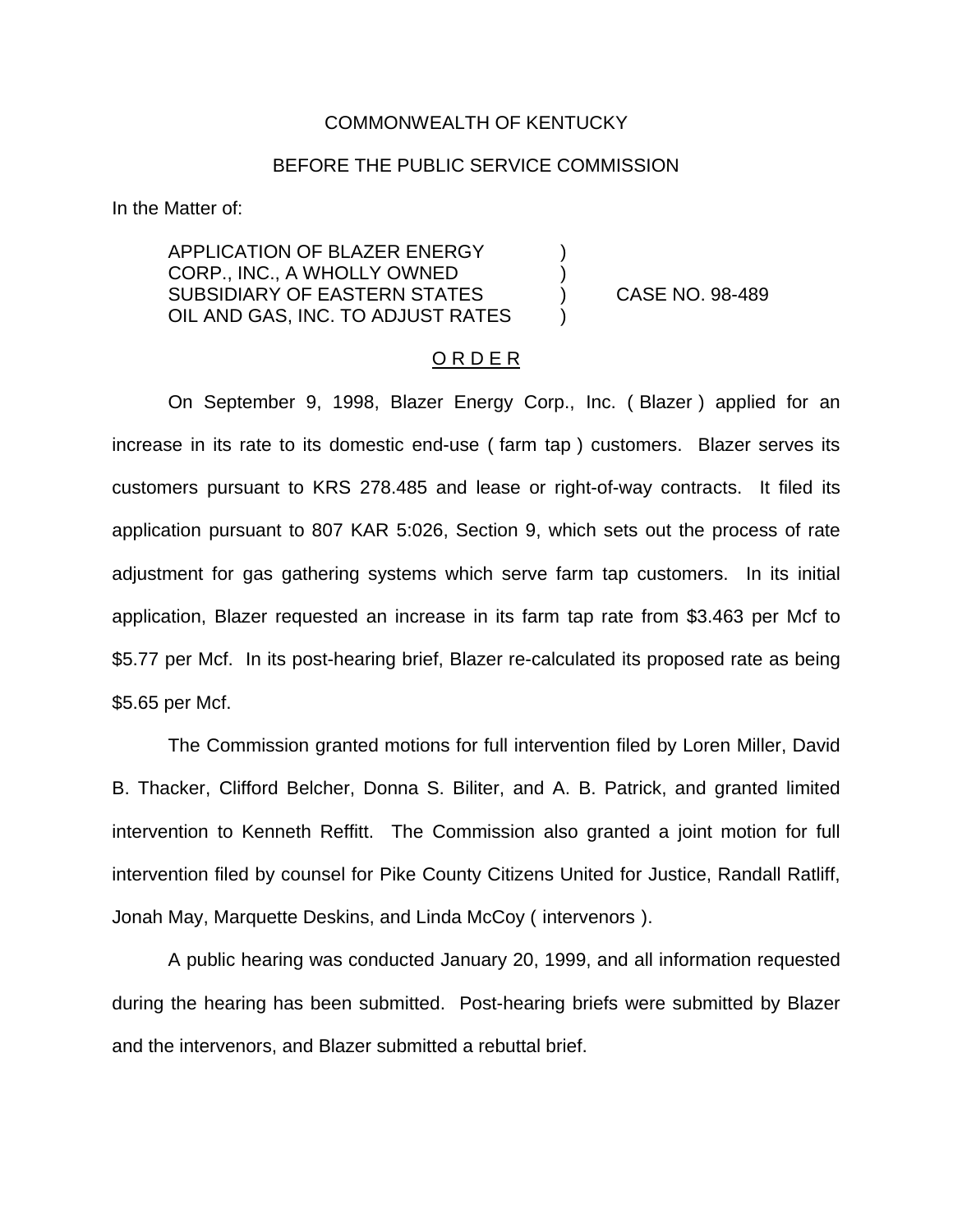In the post-hearing brief for intervenors filed February 22, 1999, the intervenors stated that the proposed adjustment in rates should be denied because of Blazer s failure to comply with the requirements of the regulations to include its cost to provide service during each of the two previous years. Blazer stated in its initial application that although it recognized the Commission s requirement for two years data, some of the information was located in Texas among voluminous records and not readily available, and Blazer s own employees were not located in that area. Blazer s position was that the undertaking would have been unduly burdensome. The Commission finds Blazer s method of using cost data to determine an annual revenue requirement to be an acceptable alternative to the incremental increase method contemplated by 807 KAR 5:026, Section 9(1).

As stated previously, Blazer proposed a rate of \$5.77 per Mcf in its application. In support of its rate, Blazer filed a cost analysis which was comprised of two components: a gas cost which was based on a market-adjusted NYMEX strip average, adjusted for heat content; and a nongas cost which consisted of expenses Blazer asserts it incurs in the provision of farm tap service. In its post-hearing brief of February 22, 1999, the company filed an Appendix A to update its gas and nongas costs for the period ending June 30, 1998. This appendix sets out a rate of \$5.65 per Mcf as opposed to the \$5.77 proposed rate in Blazer's application.

In determining a fair, just, and reasonable rate for farm tap service, Blazer should be allowed to recover its cost of gas, plus those costs directly related to providing service to its farm tap customers. The Commission has analyzed the operating expenses filed in Blazer's application as well as in Appendix A to its brief. At issue during the hearing was whether gathering, compression, and line loss expenses are

-2-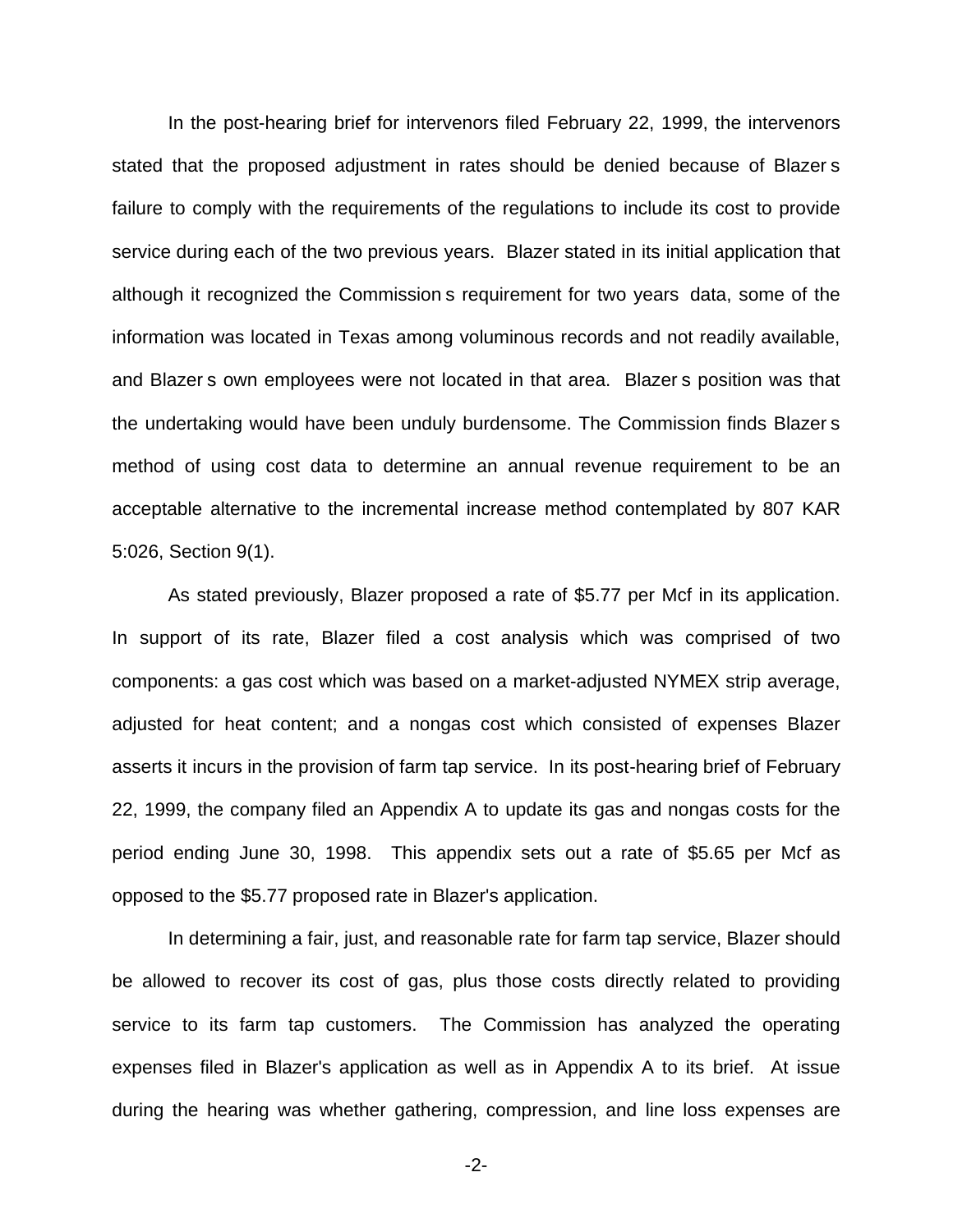included in Blazer's cost of gas. At the hearing, Blazer failed to demonstrate that these expenses are not included in its cost of gas, but provided conflicting testimony. The Commission finds that gathering, compression, and line loss expenses should not be allowed as they are included in Blazer's cost of gas. To include such costs in the farm tap rate would constitute double recovery. The Commission has accepted the cost of gas of \$2.90 per Mcf contained in Appendix A of Blazer s February 22, 1999 post hearing brief as reasonable for its cost of gas. Expenses included by Blazer in its proposed rate that were derived through cost allocations were disallowed. Blazer failed to show that these expenses are not already recovered in its \$2.90 per Mcf cost of gas.

The Commission has included the salary and benefits for the Pikeville office filed in Blazer's application, but has not included the regional offices' salaries and benefits. A rate case expense of \$30,000 has been included but is amortized over three years in accordance with usual Commission practice. Contract landman expense and property taxes have not been included. That portion of other district expenses identified as domestic customer expenses has been incorporated in the approved rate. Blazer's depreciation calculation has been disallowed; however, depreciation based on the cost of a meter for each customer has been included, assuming a 25-year useful life. Pipeline depreciation should already be included in Blazer's cost of gas. An allowance for bad debts has been included as well as a gross up for federal and state income taxes.

In addition to the operating costs, Blazer should be allowed a reasonable return for providing this service. An approach used by the Commission in determining a reasonable return is the "Operating Ratio Method." This method is used primarily when there is no sound basis for a rate of return on investment or capital devoted to providing

-3-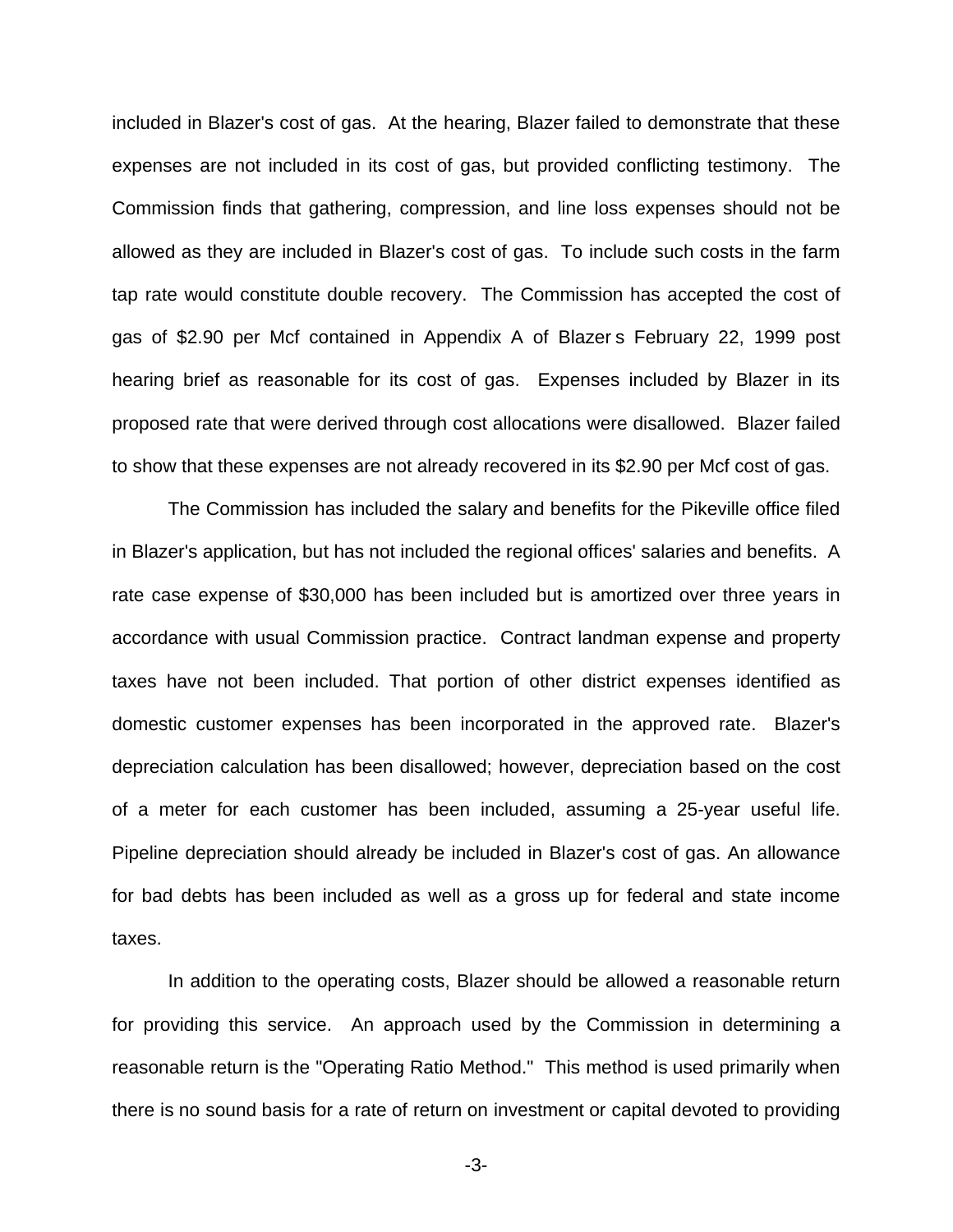utility service as is the situation in this case. The operating ratio generally used by the Commission to provide for equity growth is 88 percent on allowed operating costs, exclusive of gas costs. This methodology has been used to determine a fair return to Blazer.

Based on the operating costs and return found reasonable, the Commission has determined that the total revenue requirement for Blazer is \$735,077. The Commission finds that Blazer's rate to its farm tap customers should be \$4.364 per Mcf.

In calculating Blazer s approved rate for farm tap service, the Commission excluded volumes and expenses related to the 367 customers served pursuant to rightof-way contracts. These contracts provide for gas to be supplied at a rate of 35 cents. Because the interpretation of these contracts is pending in federal court, the Commission finds that the \$4.364 rate should not apply to the contract or right-of-way or lease customers whose agreements refer to a rate of 35 cents per Mcf. The Commission, upon request, will review this issue upon the conclusion of the federal litigation.

Having considered the evidence of record and being otherwise sufficiently advised, the Commission finds that:

1. The rate proposed by Blazer would produce revenues in excess of that found reasonable herein and should be denied.

2. The rate set forth in Appendix A is the fair, just and reasonable rate for Blazer to charge for service rendered on and after the date of this Order.

-4-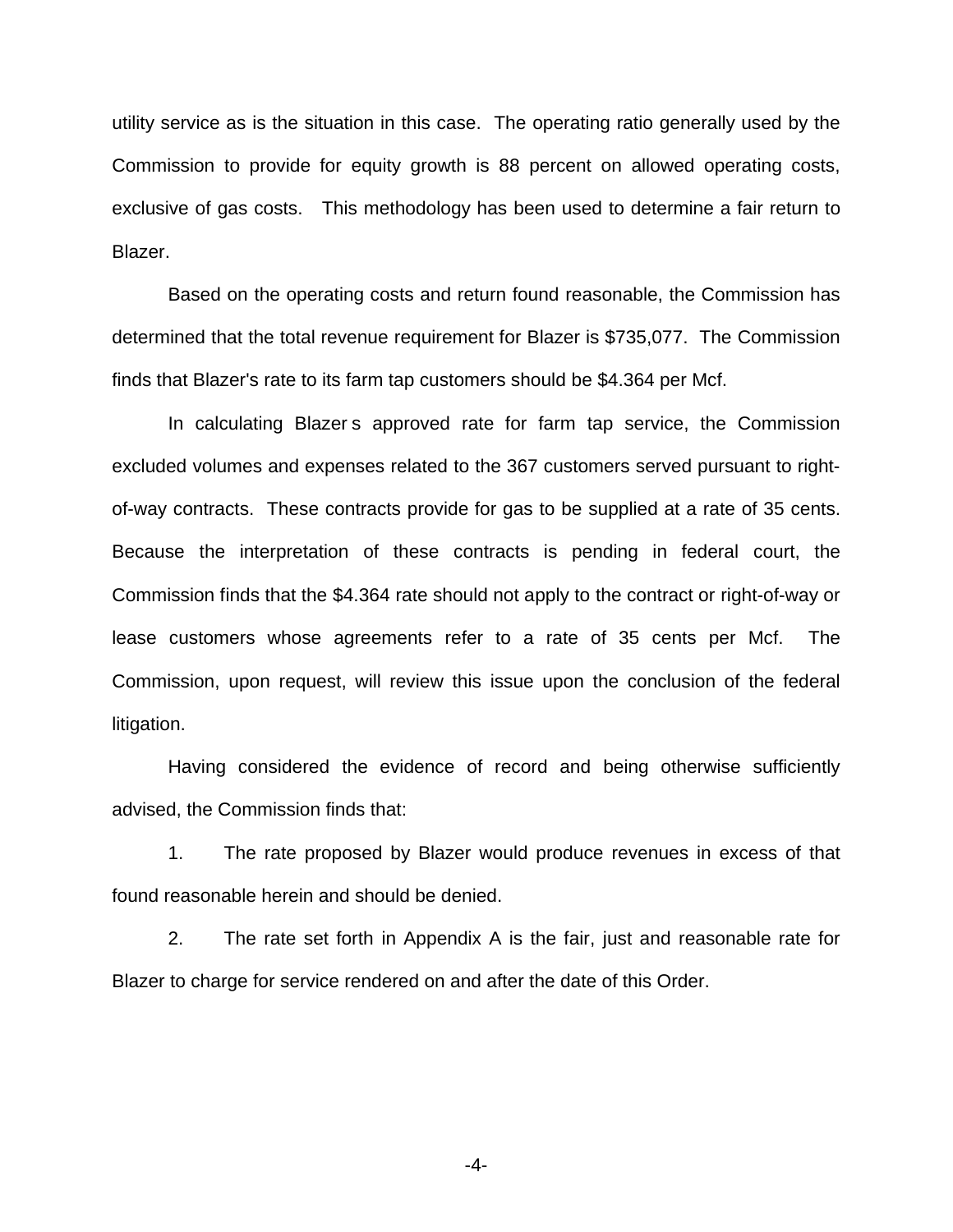3. The operating ratio granted herein is fair, just, and reasonable.

# IT IS THEREFORE ORDERED that:

1. The rate in Appendix A is approved for service rendered by Blazer to its KRS 278.485 customers on and after the date of this Order.

2. The rates proposed by Blazer are denied.

3. Within 30 days of the date of this Order, Blazer shall file its tariff sheets setting out the rate authorized herein.

Done at Frankfort, Kentucky, this 8<sup>th</sup> day of April, 1999.

By the Commission

ATTEST:

Executive Director

\_\_\_\_\_\_\_\_\_\_\_\_\_\_\_\_\_\_\_\_\_\_